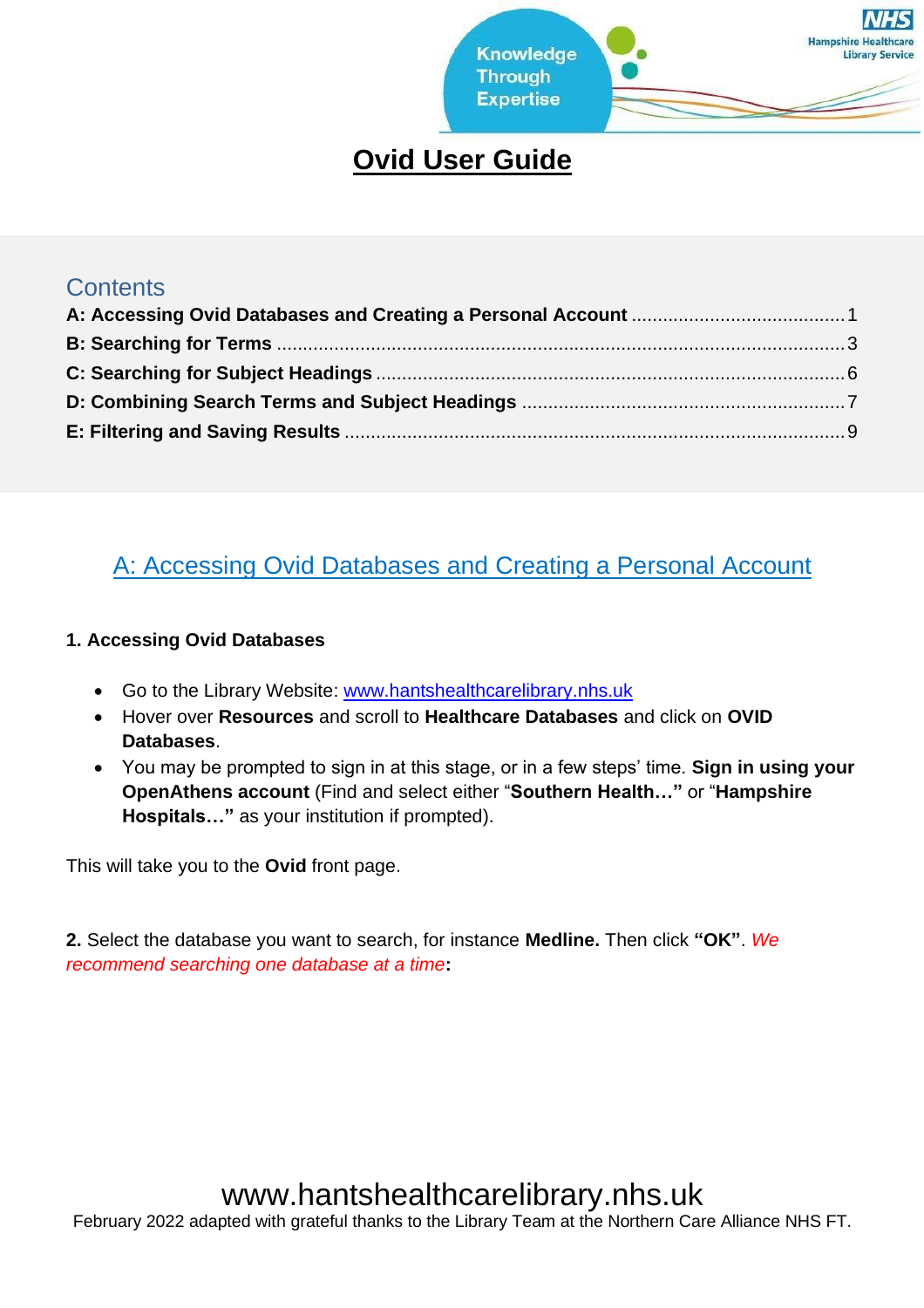

**3.** Once you have selected a database, you can begin searching. However**,** you will first need to **create a personal/research account to save your searches and results**. If you already have a personal account, login to it now.

Click on "**My Workspace**" or "**My Account**" – they will both take you to the login/registration screen.

| $Nid^{\circ}$                                                                                                                             |                           |                       |        | My Account | <b>Support &amp; Training</b> | Help |
|-------------------------------------------------------------------------------------------------------------------------------------------|---------------------------|-----------------------|--------|------------|-------------------------------|------|
| <b>Journals</b><br>Multimed a<br><b>Search</b><br>$\blacktriangleright$ Search History (0)                                                | <b>My Workspace</b>       | <b>W</b> lat's New    |        |            |                               |      |
|                                                                                                                                           |                           |                       |        |            |                               |      |
| Basic Search   Find Citation   Search Tools   Search Fields   Advanced Search   Multi-Field Search<br>1 Resource selected   Hide   Change |                           |                       |        |            |                               |      |
| Ovid MEDLINE(R) ALL 1946 to January 21, 2022                                                                                              |                           |                       |        |            |                               |      |
| $\boldsymbol{\Theta}$<br>Limits (expand)                                                                                                  | $\Box$ Include Multimedia | Include Related Terms | Search |            |                               |      |
|                                                                                                                                           |                           |                       |        |            |                               |      |

www.hantshealthcarelibrary.nhs.uk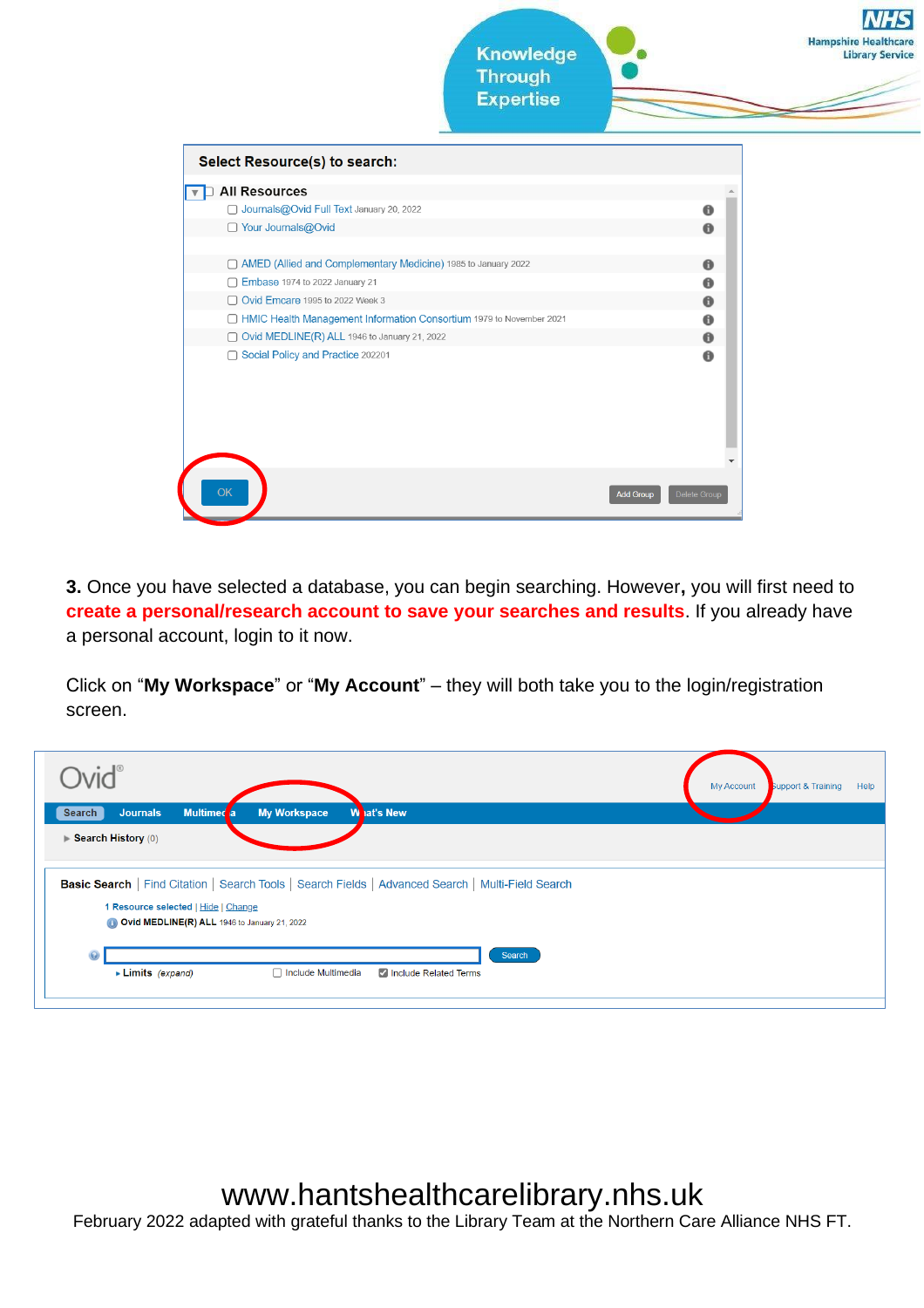

**4.** From here, either **sign into your existing Personal Account, or select "Create Account":**

| <b>Personal Account Login</b>           |                                                                                                            |
|-----------------------------------------|------------------------------------------------------------------------------------------------------------|
| <b>Personal Account Name:</b>           | Don't have an<br>Account?                                                                                  |
| Password:                               | Use a Personal Account to<br>save searches, create alerts<br>and manage research.<br><b>Create Account</b> |
|                                         |                                                                                                            |
| Login                                   |                                                                                                            |
| <b>Forgot Account Name or Password?</b> |                                                                                                            |

#### **B: Searching for Terms**

<span id="page-2-0"></span>To get back to the Ovid search page, click on the "**Search"** icon on the top left:

|        |  |                                        |                   |  | My Account Support & Training Help Feedback |  |
|--------|--|----------------------------------------|-------------------|--|---------------------------------------------|--|
| Search |  | <b>Ournals</b> Multimedia My Workspace | <b>What's New</b> |  |                                             |  |
|        |  |                                        |                   |  |                                             |  |

**5. To start a search, click on "Search Fields":**

| Basic Search   Find Citation   Search Tools   Search Fields   Julyanced Search   Multi-Field Search |                                    |
|-----------------------------------------------------------------------------------------------------|------------------------------------|
| 1 Resource selected   Hide   Change<br>Ovid MEDLINE(R) ALL 1946 to January 21, 2022                 |                                    |
|                                                                                                     | Display Indexes ><br><b>Search</b> |

**6. You can now start entering your search terms in the search box.**

## www.hantshealthcarelibrary.nhs.uk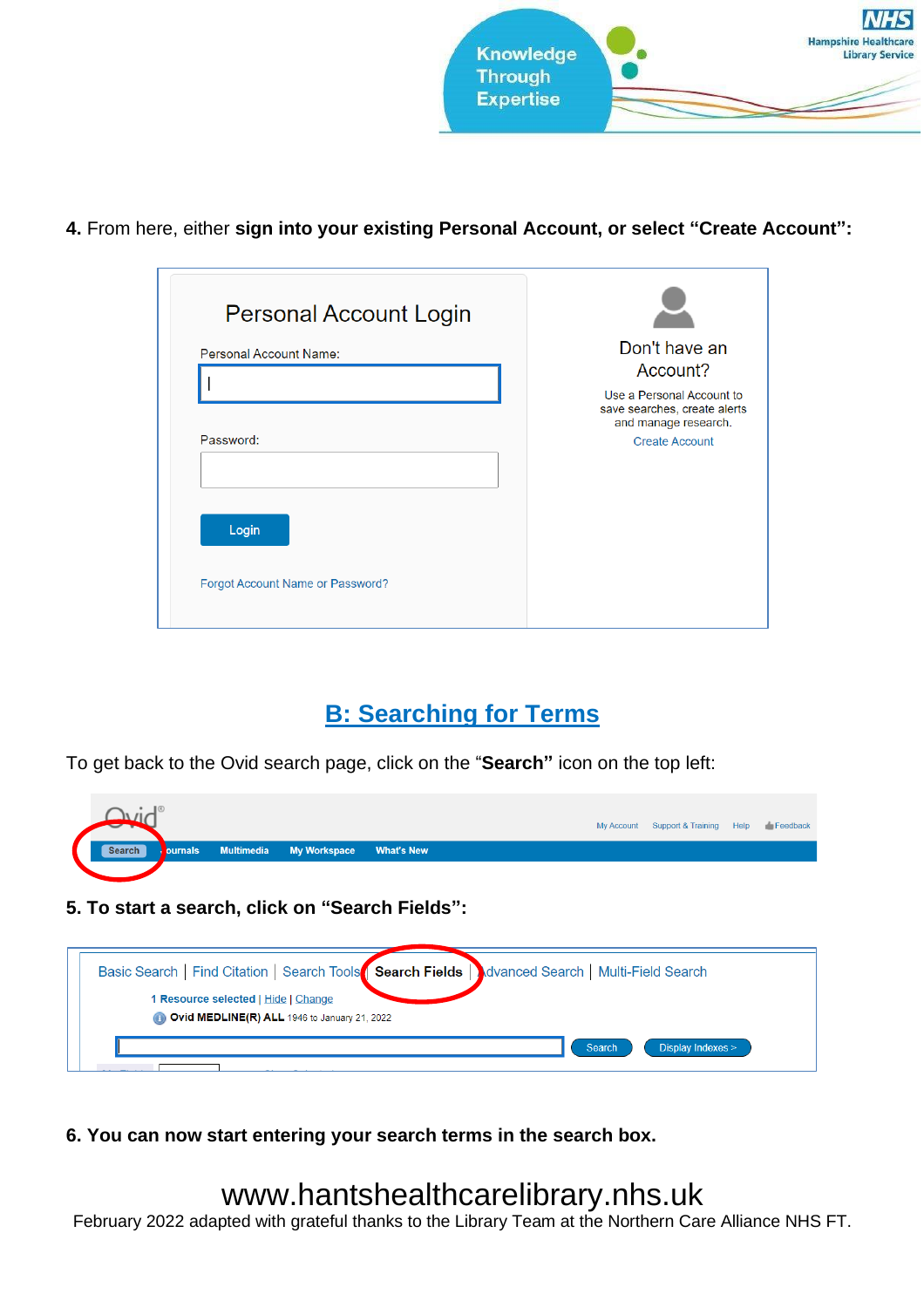

**"All fields"** is automatically selected. Alternatively, you can select specific fields to search e.g. **Abstract**, and **Title**.

Once you've entered your search term, select "**Search"**:

| 1 Resource selected   Hide   Change<br><b>Cylin WEDLINE(R) ALL</b> 1946 to January 21, 2022 | Basic Search   Find Citation   Search Tools   Search Fields   Advanced Search   Multi-Field Search |                                                           |                                   |
|---------------------------------------------------------------------------------------------|----------------------------------------------------------------------------------------------------|-----------------------------------------------------------|-----------------------------------|
| <b>All Fields</b><br><b>My Fight</b>                                                        | <b>Clear Selected</b>                                                                              | Search                                                    | Display Indexes >                 |
| af All Fields                                                                               | ab: Abstract                                                                                       | al: Abstract Label                                        | $id$ : Article Identifier         |
| <b>Lax. August Last Name</b>                                                                | ai: Author NamelD                                                                                  | $\Box$ au: Authors                                        | $\Box$ fa: Authors Full Name      |
| $\Box$ bd: Beginning Date                                                                   | $D$ bk: Book Accession                                                                             | $\Box$ ba: Book Authors                                   | D bt: Book Authors Full Name      |
| $\Box$ bn: Book Edition                                                                     | $\Box$ be: Book Editors                                                                            | $\Box$ pr: Book Part                                      | $\Box$ bt: Book Title             |
| $\Box$ by: Book Volume                                                                      | cd: Cited Reference DOI                                                                            | $\Box$ cq: Cited Reference Date                           | $\Box$ rp: Cited Reference Issue  |
| C cz: Cited Reference PMCID                                                                 | $\Box$ cg: Cited Reference Page                                                                    | $\Box$ ry: Cited Reference<br><b>Publisher Identifier</b> | C cs: Cited Reference Source      |
| $\Box$ rz: Cited Reference UI                                                               | □ ce: Cited Reference Volume                                                                       | $\Box$ cl: Collection Title                               | $\Box$ cm: Comments               |
| $\Box$ ci: Conflict of Interest                                                             | $\Box$ cb: Contribution Date                                                                       | $\Box$ cr: Copyright Index                                | $\Box$ cp: Country of Publication |

**7.** The results appear under the list of fields – you may find it easier to click on either "**Advanced Search**" or "**Multi-field Search**" as this will mean less scrolling down the screen.

**8.** This will show you your search strategy so far.

Only the 4 most recent search lines are displayed automatically. To see the full search, click "**Expand**" on the right of the screen: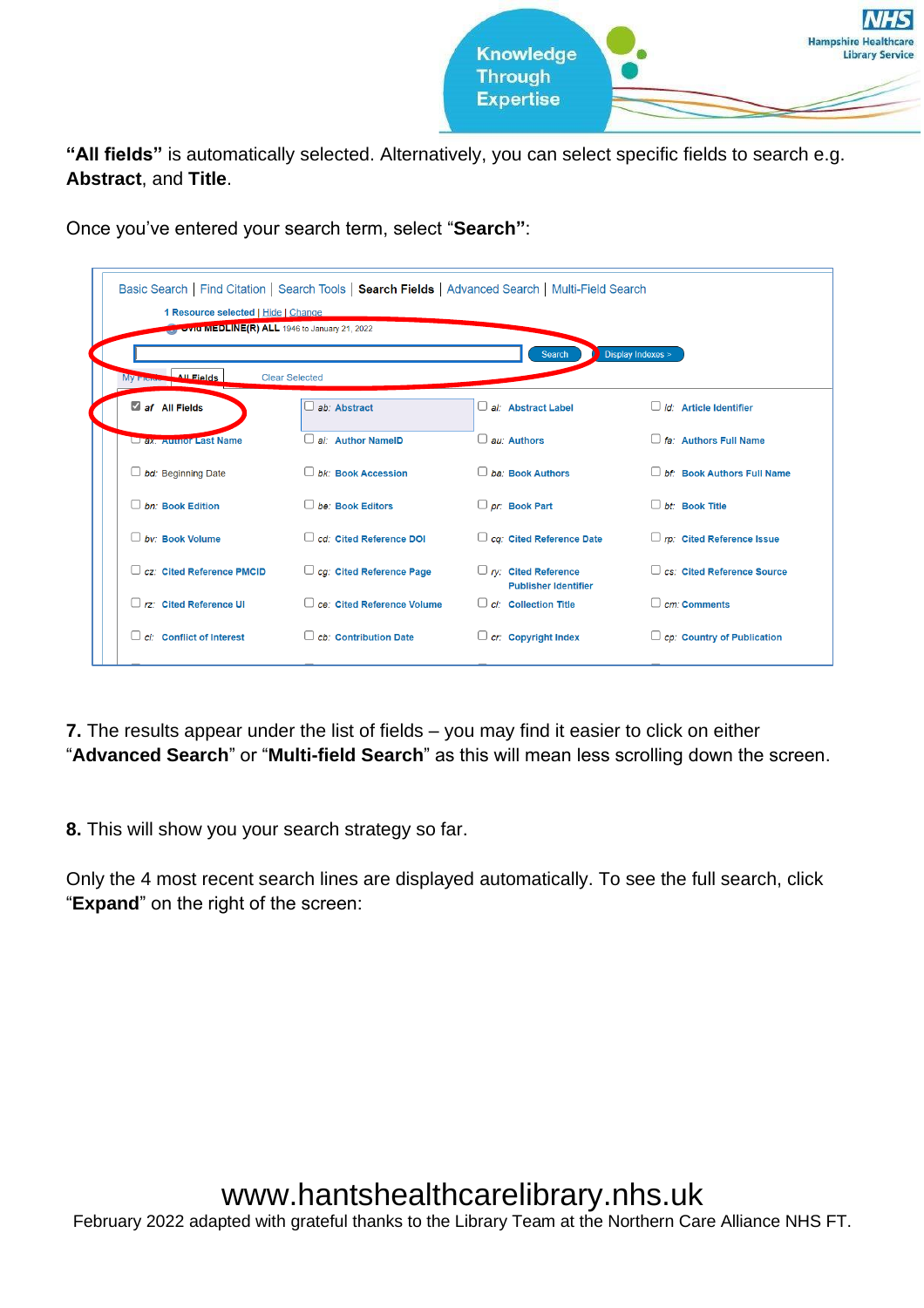**Library Service** 

|                | <b>Multimedia</b><br><b>What's New</b><br><b>My Workspace</b><br>ساد<br><b>MARINESE</b> |                |             |                          |                    |                        |
|----------------|-----------------------------------------------------------------------------------------|----------------|-------------|--------------------------|--------------------|------------------------|
|                | $\blacktriangledown$ Search History (5)                                                 |                |             |                          |                    | ÷<br><b>View Saved</b> |
|                |                                                                                         | <b>Results</b> | <b>Type</b> | <b>Actions</b>           | <b>Annotations</b> |                        |
| $\overline{2}$ | "secondhand smok*".ab,ti.                                                               | 2832           | Advanced    | Display Results   More - | Q                  | $=$<br>Expand          |
| 3              | "second hand smok*".ab.ti.                                                              | 1371           | Advanced    | Display Results More -   | Ç                  |                        |
| 4              | "involuntary smok*".ab.ti.                                                              | 105            | Advanced    | Display Results   More - | Q                  |                        |
| 5              | tobacco pollution.ab,ti.                                                                | $\overline{7}$ | Advanced    | Display Results More     | Q                  |                        |
| Save           | AND OR<br>Remove<br>Combine with:                                                       |                |             |                          |                    |                        |

#### **9. To save your search so far, click "Save All".**

Ovid®



Enter a search name, Select Type as "**Permanent**" . If you are updating an existing search, ensure that "**Ignore Warning**" is ticked.

| There is already a search named $\sqrt{\frac{1}{2}}$ moking cancer  |                                                                                                                                         |          |
|---------------------------------------------------------------------|-----------------------------------------------------------------------------------------------------------------------------------------|----------|
| search type below, then press save Search.<br>$\Box$ Ignore Warning | To overwrite the current saved <b>f</b> earch, select " Ignore Warning " and press Save Search. Otherwise, you may edit the name and/or |          |
| Search name                                                         | <b>Comment</b>                                                                                                                          | Optional |
| smoking cancer                                                      | Add a description, you can change it later.                                                                                             |          |
|                                                                     |                                                                                                                                         |          |
| <b>Type</b>                                                         |                                                                                                                                         |          |

# www.hantshealthcarelibrary.nhs.uk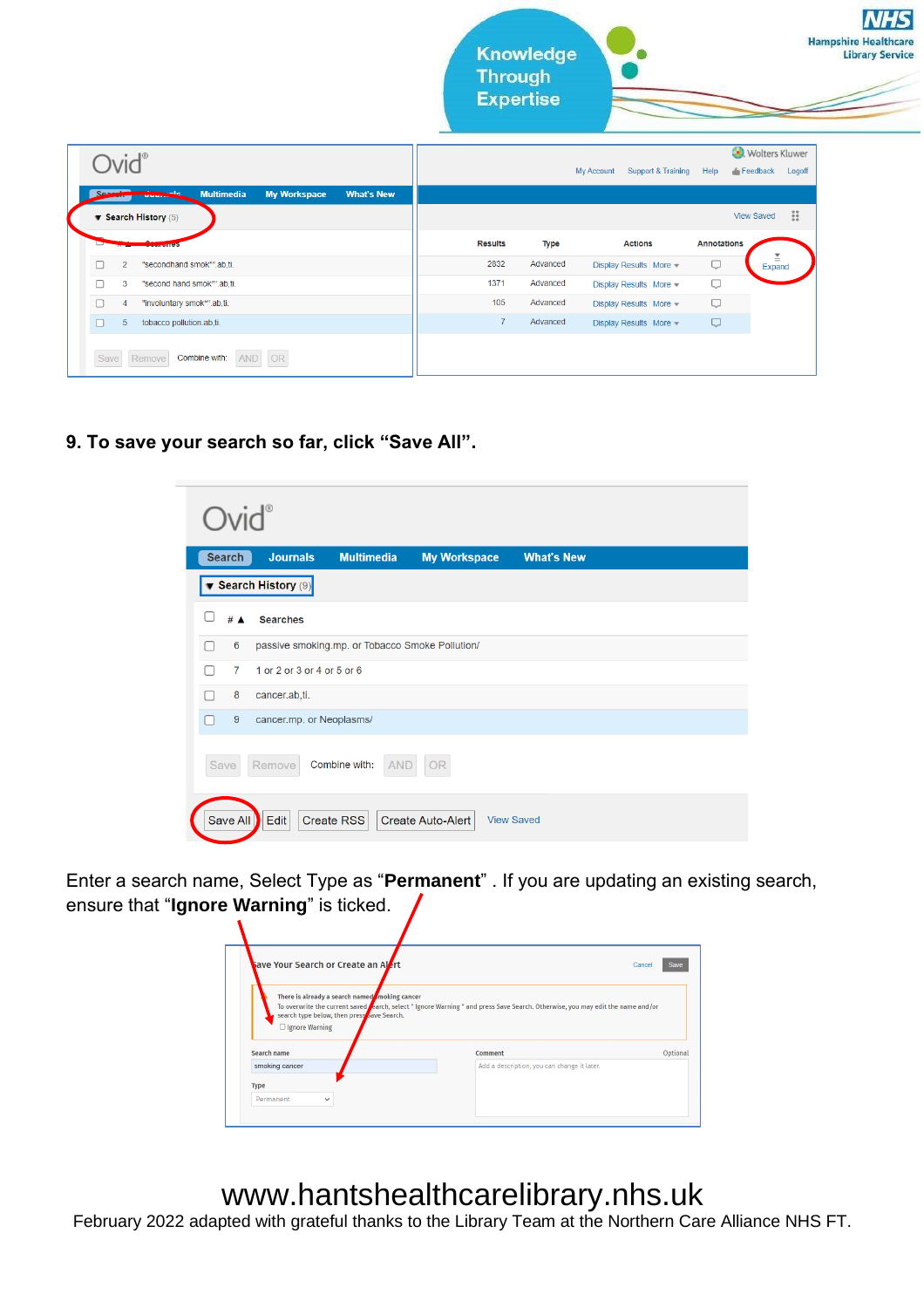

Ovid will automatically time out after about 90 minutes. If you do not save your search regularly, you will lose the most recent work.

**10. You can access your saved searches from either the "My Account" or "My Workspace" icons at the top of the screen.**

|                                                                                    |                |             |                                  |                    | <b>D</b> . Wolters Kluwer |
|------------------------------------------------------------------------------------|----------------|-------------|----------------------------------|--------------------|---------------------------|
| <b>Multimedi</b><br>My Workspace<br><b>What's New</b><br><b>Journals</b><br>Search |                |             | Support & Training<br>My Account | Help               | Feedback<br>Logoff        |
| $\blacktriangledown$ Search History (5)                                            |                |             |                                  |                    | H<br><b>View Saved</b>    |
| # $\blacktriangle$<br><b>Searches</b>                                              | <b>Results</b> | <b>Type</b> | <b>Actions</b>                   | <b>Annotations</b> |                           |
| "secondhand smok*".ab.ti.                                                          | 2832           | Advanced    | Display Results   More -         | Ç                  | Ξ<br>Expand               |

**Repeat steps 5-10 for all keywords.**

**C: Searching for Subject Headings**

<span id="page-5-0"></span>11. **To search for Subject Headings, select "Advanced Search" from the menu bar.**

| Basic Search   Find Citation   Search Tools   Search Field   Advanced Search   Multi-Field Search |                             |
|---------------------------------------------------------------------------------------------------|-----------------------------|
| 1 Resource selected   Hide   Change<br>Ovid MEDLINE(R) ALL 1946 to January 21, 2022               |                             |
|                                                                                                   | Display Indexes ><br>Search |

**12. Type in what subject headings you want to search for.** Ensure that **"Map to subject heading"** is ticked and click **"Search"**. *Do not use truncation when searching for subject headings.*

|                          | Basic Search   Find Citation   Search Tools   Search Fields   Advanced Search   Multi-Field Search |                                                      |
|--------------------------|----------------------------------------------------------------------------------------------------|------------------------------------------------------|
|                          | 1 Resource selected   Hide   Change<br>Ovid MEDLINE(R) ALL 1946 to January 21, 2022                |                                                      |
| Enter keyword or phrase  | $\bullet$ Keyword $\circ$ Author $\circ$ Title $\circ$ Journal                                     |                                                      |
| (* or \$ for truncation) | passive smoking                                                                                    | <b>Expand Term Finder ▶</b><br><b>Search</b>         |
|                          | $\blacktriangleright$ Limits (expand)                                                              | Map Term to Subject Heading<br>□ Include Multivredia |

## www.hantshealthcarelibrary.nhs.uk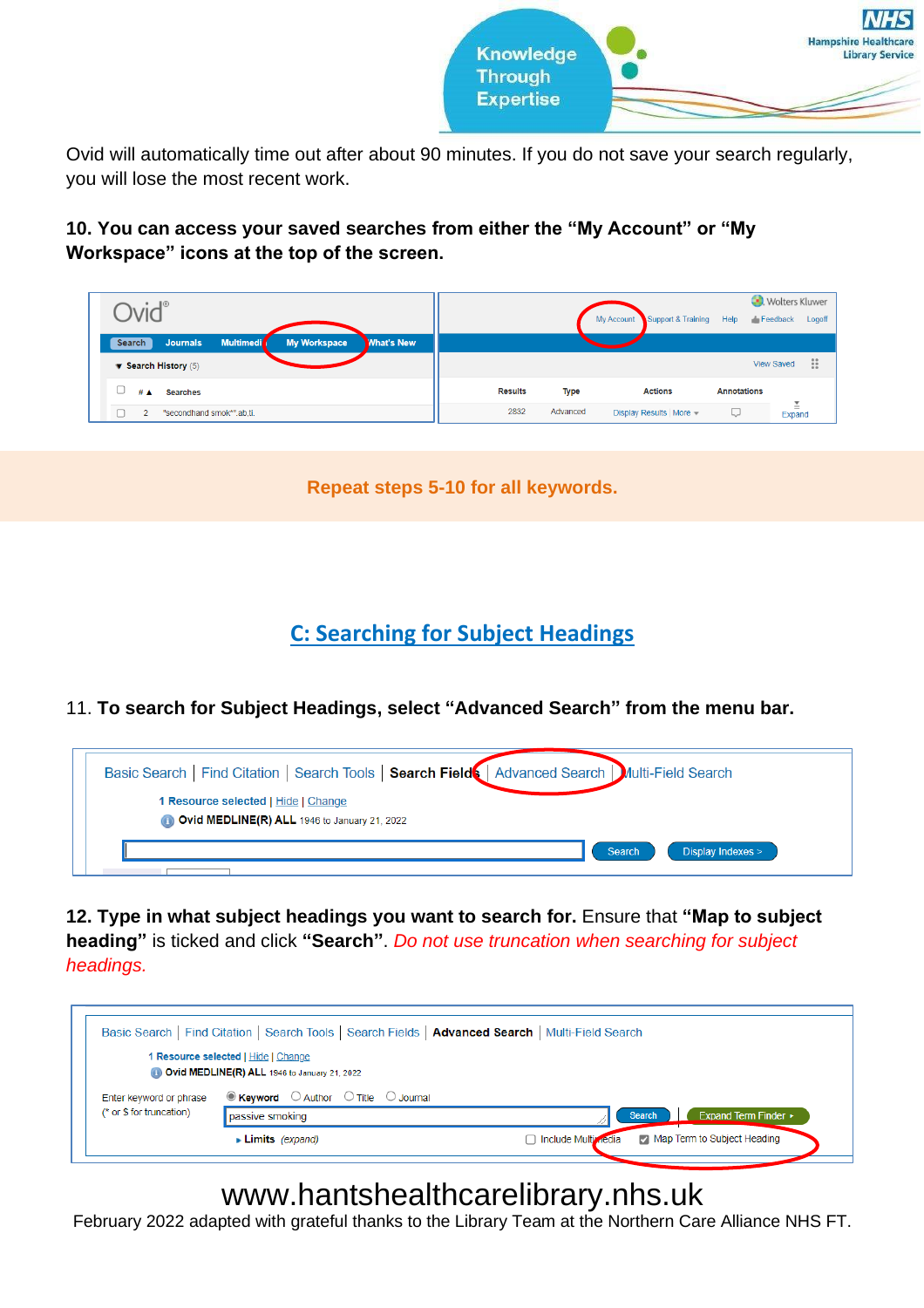

**13.** You can **explode** or **focus** the subject heading to get wider or narrower results. **The scope note shows what is covered by the subject heading you have entered, including the alternative terms**. Searching as a keyword as well as a subject heading will give the widest range of results.

|                                                                                |                                                                                                                                                             |                     |                   |                |              |                            | <b>U.</b> Wolters Kluwe |
|--------------------------------------------------------------------------------|-------------------------------------------------------------------------------------------------------------------------------------------------------------|---------------------|-------------------|----------------|--------------|----------------------------|-------------------------|
|                                                                                |                                                                                                                                                             |                     |                   |                | My Account   | Support & Training<br>Help | Feedback<br>$\log$      |
| <b>Journals</b><br>Search                                                      | <b>Multimedia</b>                                                                                                                                           | <b>My Workspace</b> | <b>What's New</b> |                |              |                            |                         |
| See term mapped to these<br>Include All Subheadings<br>Combine with: $OR \sim$ | Your term mapped to the following Subject Headings:<br>Click on a subject heading to view more general and more specific terms within the tree.<br>Continue |                     |                   |                |              |                            |                         |
|                                                                                |                                                                                                                                                             |                     |                   |                |              |                            |                         |
| <b>Select</b>                                                                  | <b>Subject Heading</b>                                                                                                                                      |                     |                   | <b>Explode</b> | <b>Focus</b> |                            | Scope                   |
| $\blacksquare$                                                                 | <b>Tobacco Smoke Pollution</b>                                                                                                                              |                     |                   |                |              |                            | $\circledcirc$          |

Select to **"Combine with OR"** and click "**Continue**".

**Repeat steps 9-13 for all subject headings.**

**Head back to your full search (by clicking the expand icon – see Step 8) to combine your search terms.**

### **D: Combining Search Terms and Subject Headings**

<span id="page-6-0"></span>**14.** Combine your terms and subject headings by selecting the search lines you want to combine.

# www.hantshealthcarelibrary.nhs.uk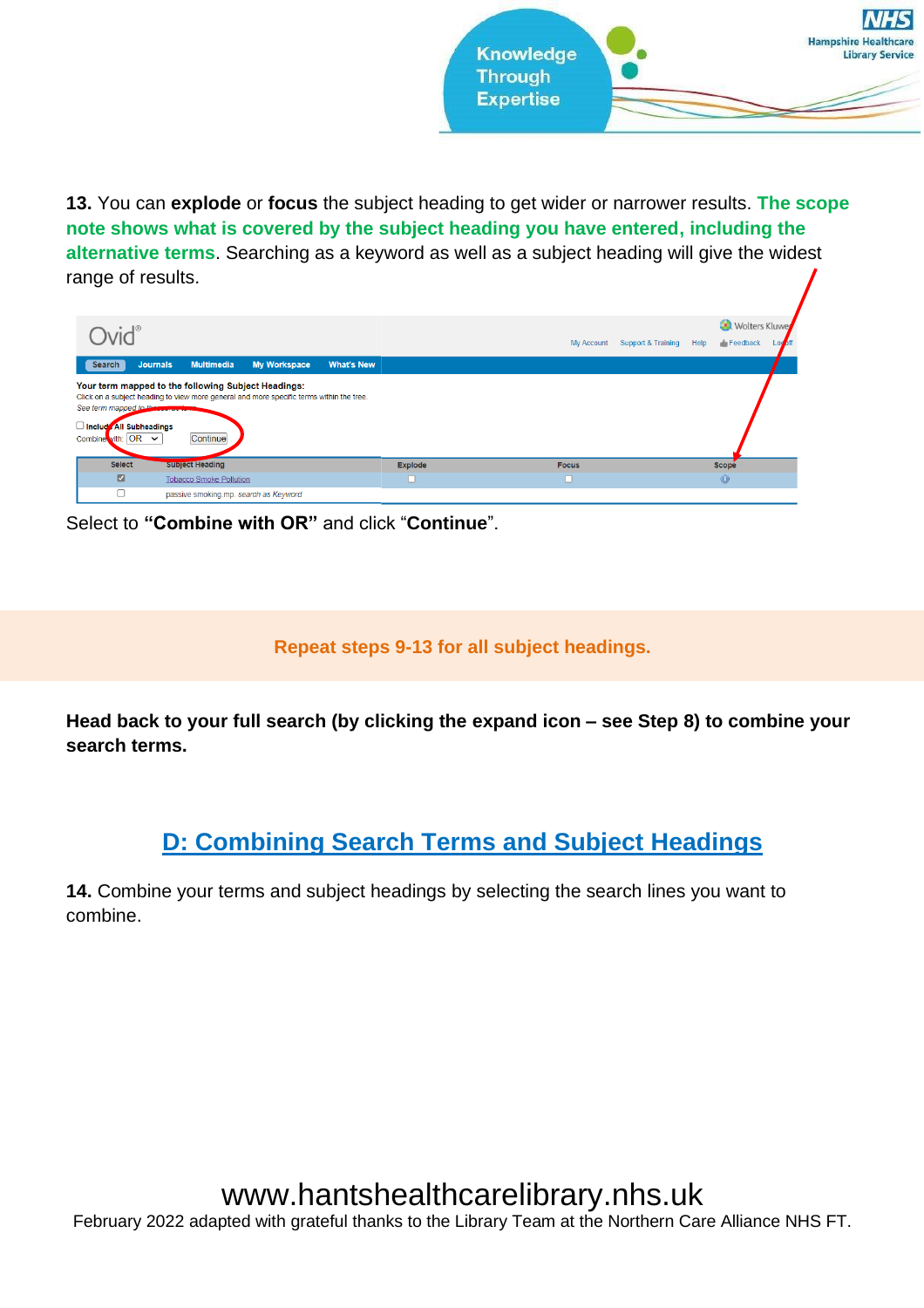

**Repeat steps 5-14 to search for the rest of your concepts.**

**15. Once you have searched all your concepts, combine them using "AND".** In the example below, line 7 combines the results for one concept (passive smoking) and line 10 for the second concept (cancer):

|                       | <b>Search</b>   | <b>Journals</b>            | <b>Multimedia</b>                               | <b>My Workspace</b> | <b>What's New</b> |
|-----------------------|-----------------|----------------------------|-------------------------------------------------|---------------------|-------------------|
| ▼ Search History (10) |                 |                            |                                                 |                     |                   |
| П                     | # ▲             | <b>Searches</b>            |                                                 |                     |                   |
| O                     | 1               | "passive smok*".ab,ti.     |                                                 |                     |                   |
|                       | $\overline{2}$  | "secondhand smok*".ab.ti.  |                                                 |                     |                   |
| 0                     | 3               |                            | "second hand smok*".ab.ti.                      |                     |                   |
| п                     | 4               | "involuntary smok*".ab,ti. |                                                 |                     |                   |
| $\Box$                | 5               | tobacco pollution.ab.ti.   |                                                 |                     |                   |
| п                     | 6               |                            | passive smoking.mp. or Tobacco Smoke Pollution/ |                     |                   |
| ☑                     | 7               | 1 or 2 or 3 or 4 or 5 or 6 |                                                 |                     |                   |
| П                     | 8               | cancer.ab,ti.              |                                                 |                     |                   |
| п                     | 9               | cancer.mp. or Neoplasms/   |                                                 |                     |                   |
| M                     | 10 <sup>°</sup> | 8 or 9                     |                                                 |                     |                   |

# www.hantshealthcarelibrary.nhs.uk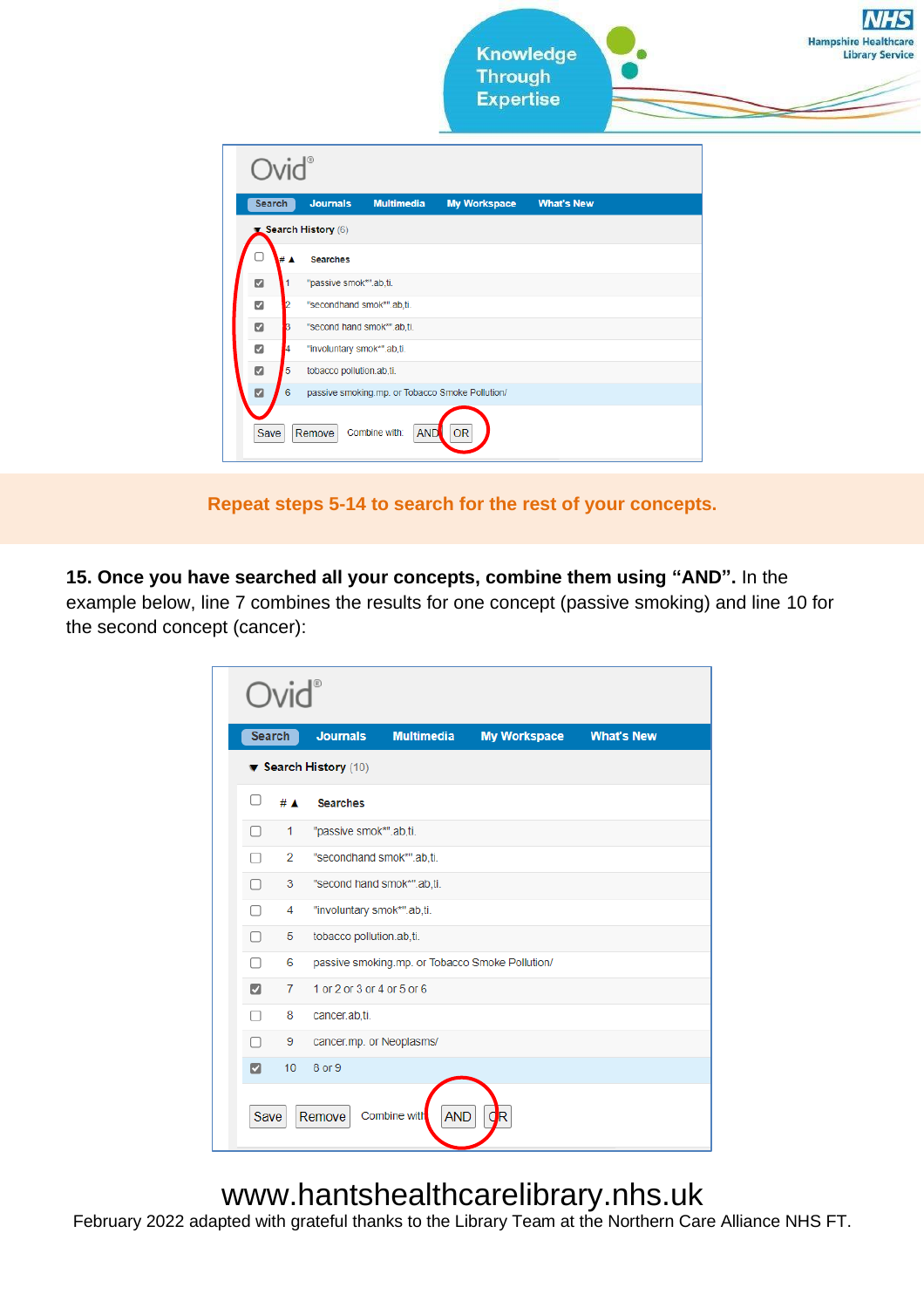

#### **E: Filtering and Saving Results**

<span id="page-8-0"></span>**16.** On the results screen, **you can filter down your results** by publication date, subject, journal, author and publication type (e.g. review) on the left-hand side options bar:



**17.** You can save individual results by ticking their selection box and clicking the **"+ My projects"** icon at the top of the page:

|  |  | Print Export 5 + My Projects Keep Selected |
|--|--|--------------------------------------------|
|  |  |                                            |

# www.hantshealthcarelibrary.nhs.uk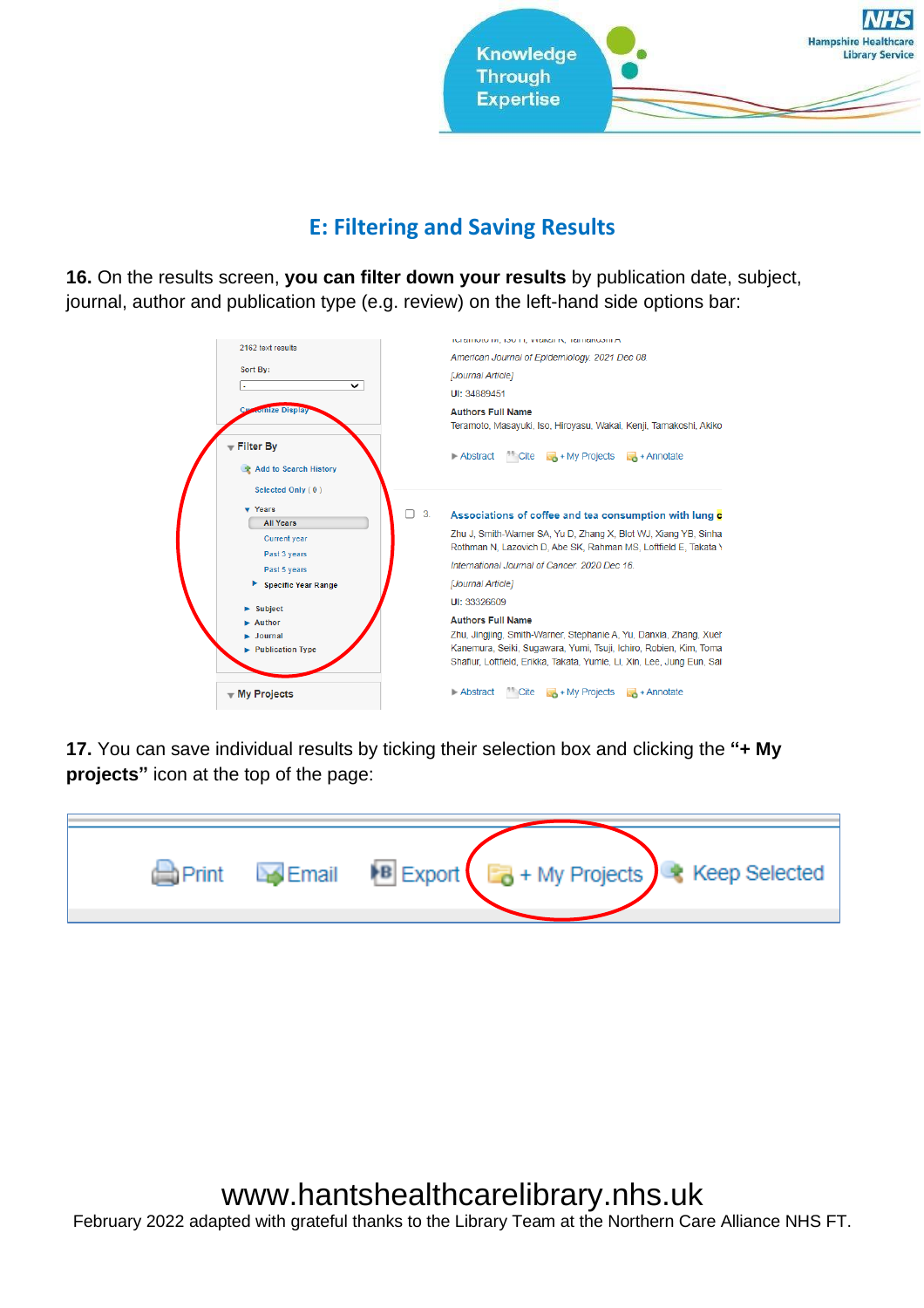

**18.** Within your personal folder, you can create subfolders (projects) for specific searches.

| Add Item(s) to:            |                    |
|----------------------------|--------------------|
| An Existing Project        |                    |
|                            | $\check{ }$        |
| $\cup$ A New Project       |                    |
| Project Name*              |                    |
|                            |                    |
| <b>Project Description</b> |                    |
|                            |                    |
|                            |                    |
| $max_{class}$ =256         |                    |
|                            | Cancel Add Item(s) |

Results can be added to an existing project, or you can create a new one.

**19. To export results, select the results you would like to export and click on the "Export icon to see all available formats.**

|           | Print Export Export + My Projects + Keep Selected |      |
|-----------|---------------------------------------------------|------|
| <b>Go</b> |                                                   | Next |

**20.** You can access your saved searches from either th**e "My Account" or "My Workspace"**  icons at the top of the screen**.**

|                                                                                           | Support & Training<br>My Account<br>Help        | <b>.</b> Wolters Kluwer<br>$\blacksquare$ Feedback<br>Logoff |
|-------------------------------------------------------------------------------------------|-------------------------------------------------|--------------------------------------------------------------|
| <b>My Workspace</b><br><b>Jat's New</b><br><b>Multimedia</b><br>Search<br><b>Journals</b> |                                                 |                                                              |
| $\blacktriangledown$ Search History (5)                                                   |                                                 | ä<br><b>View Saved</b>                                       |
| # ▲<br><b>Searches</b>                                                                    | <b>Results</b><br><b>Type</b><br><b>Actions</b> | <b>Annotations</b>                                           |
| "secondhand smok*".ab.ti.<br>$\sim$                                                       | 2832<br>Advanced<br>Display Results More        | Ξ<br>w<br>Expand                                             |

More questions? Contact us to arrange a training session:

[Library.basingstoke@hhft.nhs.uk](mailto:Library.basingstoke@hhft.nhs.uk) [library.services@southernhealth.nhs.uk](mailto:library.services@southernhealth.nhs.uk) [library.winchester@hhft.nhs.uk](mailto:library.winchester@hhft.nhs.uk)

[www.hantshealthcarelibrary.nhs.uk](http://www.hantshealthcarelibrary.nhs.uk/)

## www.hantshealthcarelibrary.nhs.uk